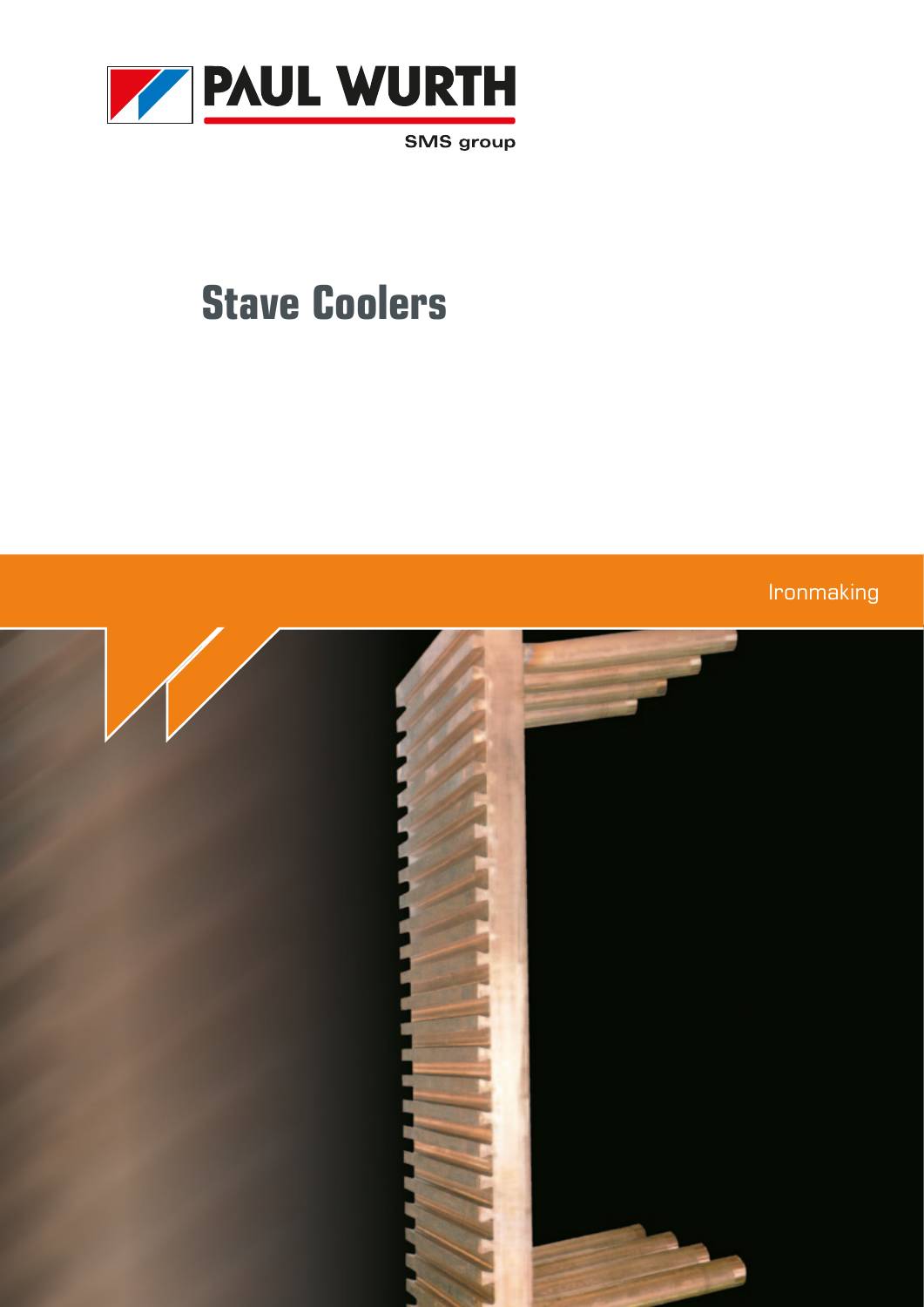



Copper staves for hearth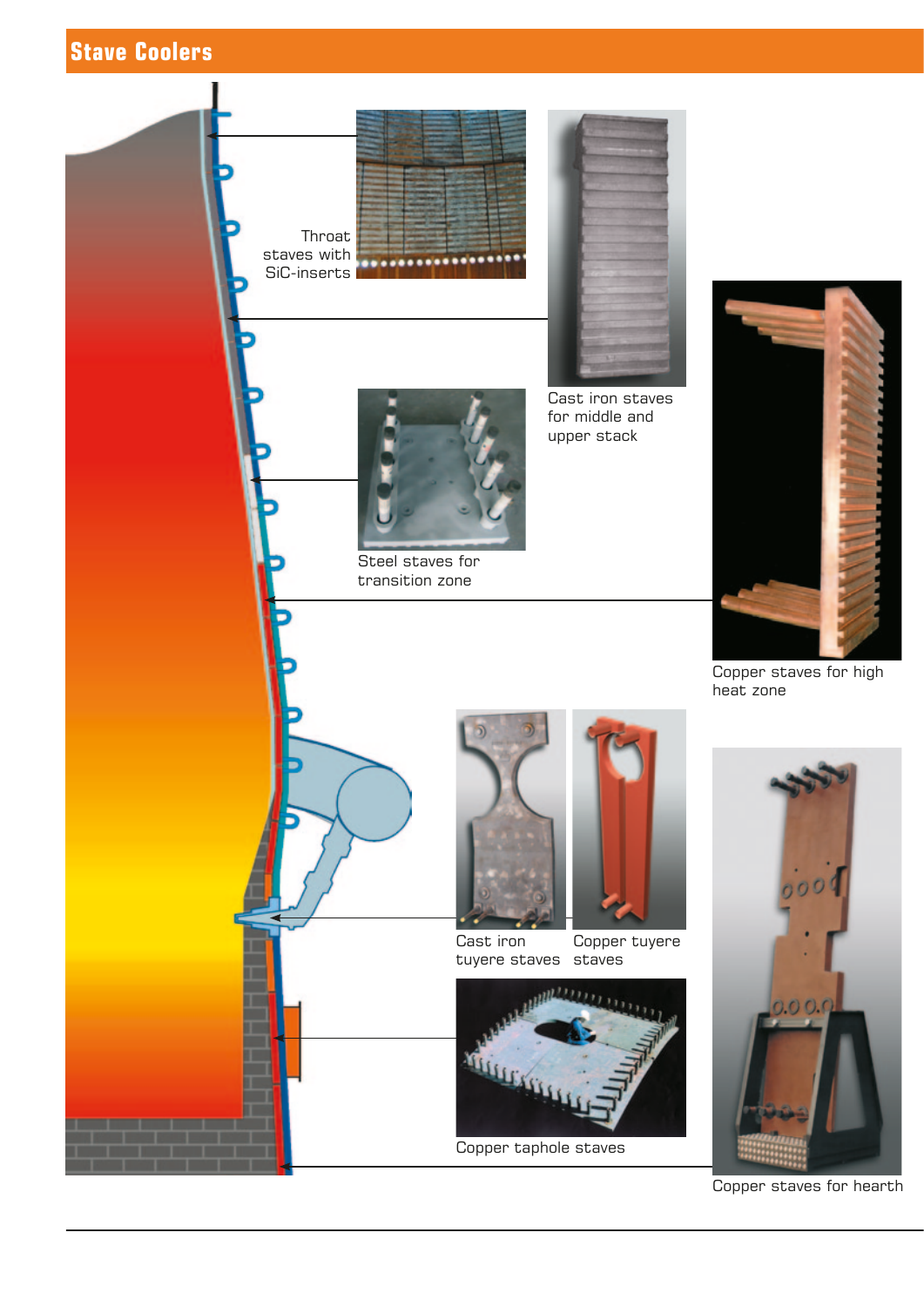## **Copper Staves**

Paul Wurth supplies continuous cast hot-rolled and drilled copper staves for the high heat load zone of the blast furnace and for the hearth area.

- Min. 99.9% pure copper
- ` Low surface working temperature allows:
	- Formation of self-protecting skull
	- Low wear / multiple campaign life
	- Low thermal losses in high heat zones
- **Increased furnace working volume**
- ` Simple shell design
- $\blacktriangleright$  Electrical conductivity  $> 95\%$  IACS
- ▶ Round or oblong channel shape

## **Steel Staves**

Paul Wurth supplies steel staves for the transition zone between copper staves and cast iron staves in the middle stack.

Steel staves have a behaviour which can be classified between the copper staves and the cast iron staves. The heat removal capacity is better than with cast iron staves, but less than with copper staves. Their mechanical properties (resistance against abrasion wear) suit best for the efficient protection of the specific blast furnace shell area.

### **Cast Iron Staves**

Paul Wurth supplies cast iron staves for the upper stack and for the hearth area.

- ` Spheroïdal graphite cast iron for the stack area.
- I Lamellar graphite cast iron for the hearth and tuyere belt.

Special design for the throat staves using SiC insert bricks for wear resistance.